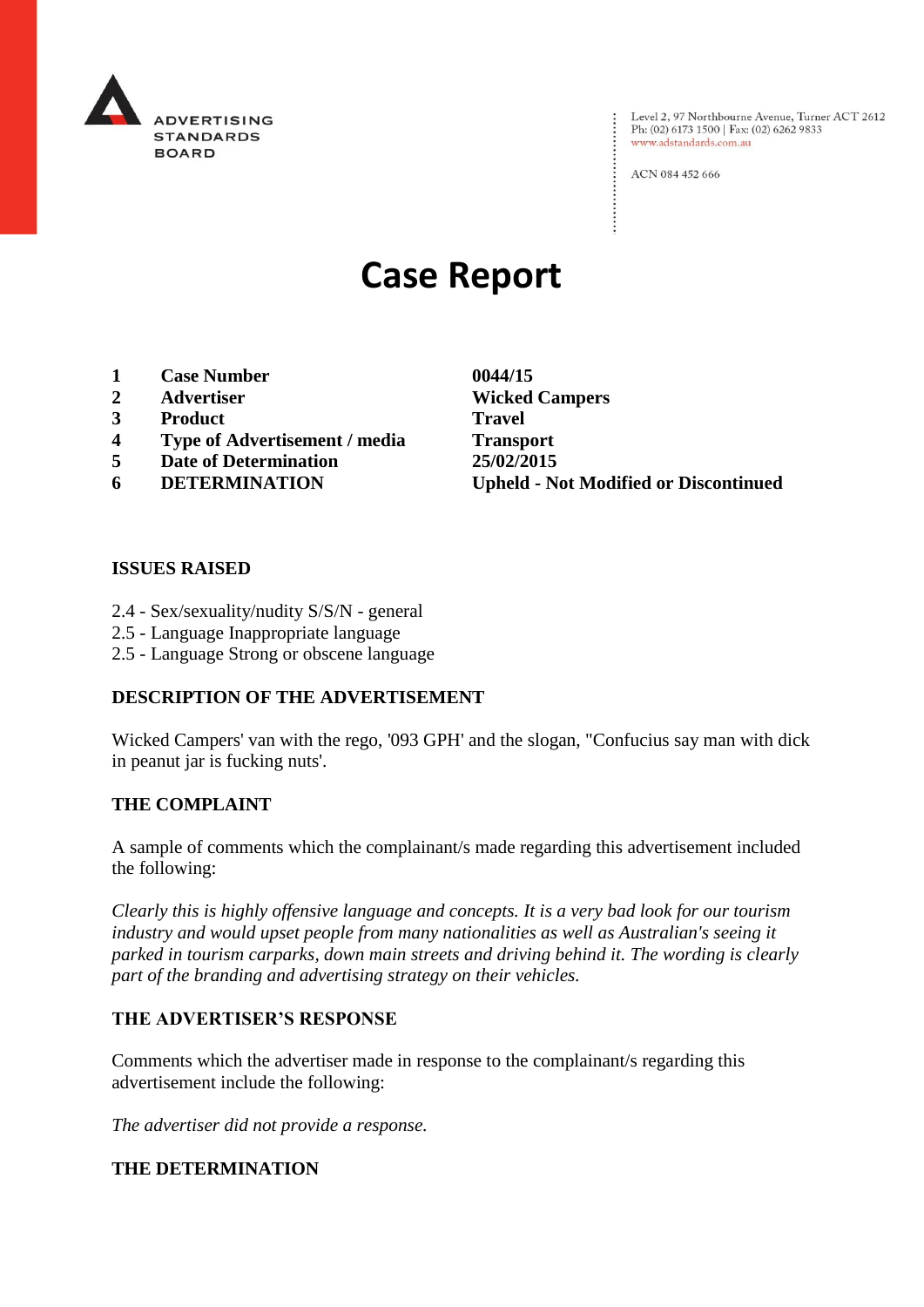The Advertising Standards Board ("Board") considered whether this advertisement breaches Section 2 of the Advertiser Code of Ethics (the "Code").

The Board noted the complainant's concern that the advertisement contains offensive and inappropriate language which is not suitable for a broad audience.

The Board viewed the advertisement and noted the advertiser had not provided a response.

The Board considered whether the advertisement was in breach of Section 2.4 of the Code. Section 2.4 of the Code states: "Advertising or Marketing Communications shall treat sex, sexuality and nudity with sensitivity to the relevant audience".

The Board noted the advertisement appears on a Wicked Campers' van and features the statement, "Confucius say man with dick in peanut jar is fucking nuts".

The Board noted the term 'fucking nuts' and considered that whilst the word 'fucking' is being used as both an adjective and a noun, the context of a man putting his penis in a jar is suggestive of the sexual act. The Board considered that a reference to a sexual act, albeit with a jar of nuts, is not appropriate on a medium which is able to be seen by a broad audience.

The Board considered that the advertisement did not treat the issue of sex with sensitivity to the relevant audience.

The Board determined that the advertisement did breach Section 2.4 of the Code.

The Board then considered whether the advertisement was in breach of Section 2.5 of the Code. Section 2.5 of the Code states: "Advertising or Marketing Communications shall only use language which is appropriate in the circumstances (including appropriate for the relevant audience and medium). Strong or obscene language shall be avoided".

The Board noted that it had previously upheld a complaint about the use of the F word on a Wicked Campers' van in case 0090/14 where:

"The Board noted that the advertisement is text on a white car with the Wicked Campers internet address across the rear windscreen and the text, "I was in fuckin' Nirvana dude. Dave Grohl" written on the side panel.

The Board noted that it had recently upheld a similar complaint for Wicked Campers (ref: 0101/13) that included the text "Fuck it dude….let's go bowling." The Board considered that in this case the word "Fuck? is not appropriate for an audience that would include children and that it is a word which most members of the community would consider offensive.

The Board also noted that Community perceptions research conducted in 2012 identified that "in terms of advertisement unacceptability, the broader community was in general more conservative than the Board may have anticipated regarding themes of strong language".

The Board noted that as the advertisement is featured on a vehicle it is likely that it will be viewed by a broad audience which would include children.